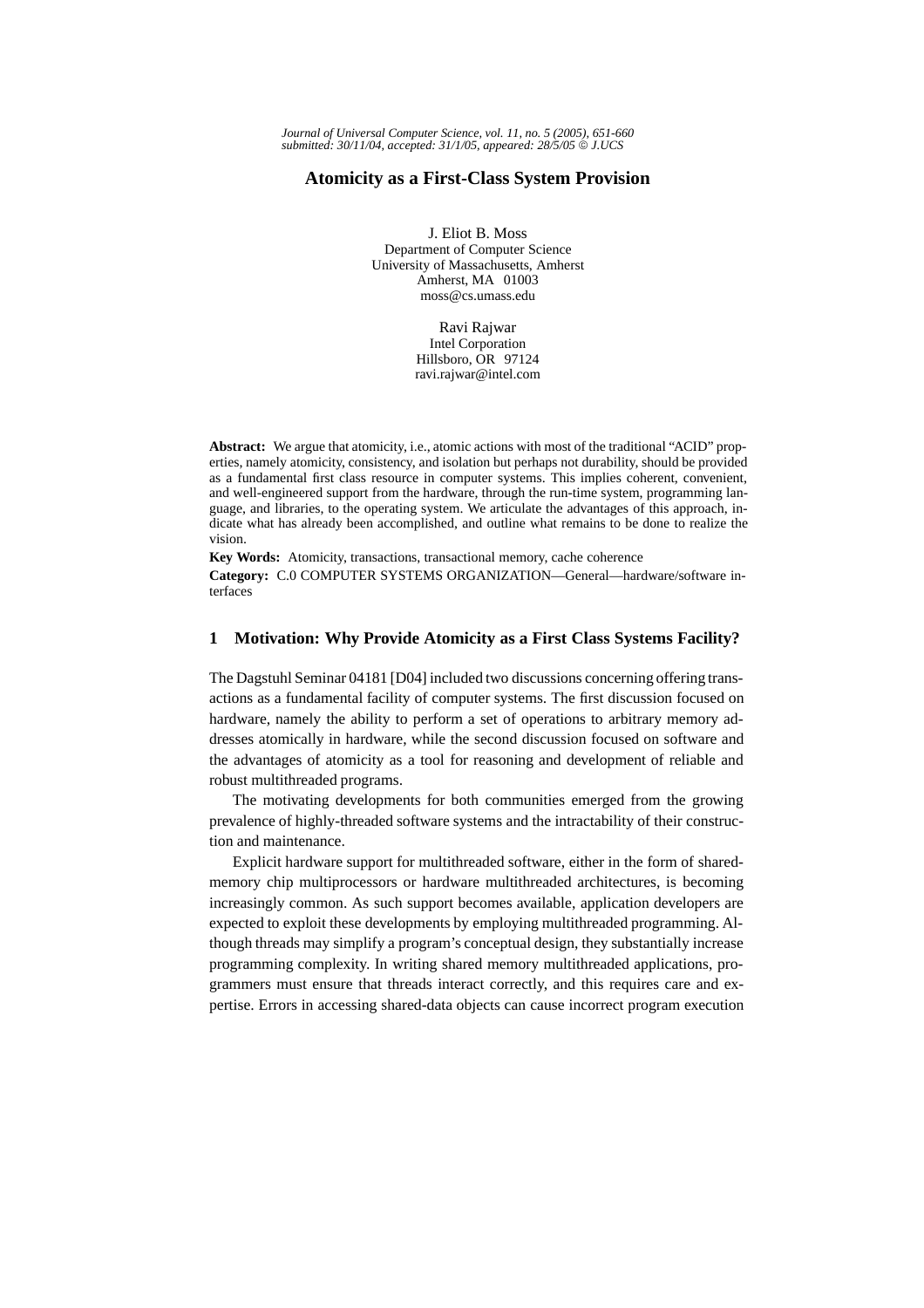and can be extremely subtle. This is expected to become an even greater problem as we go towards heavily threaded systems where their programmability, debuggability, reliability, and performance become major issues.

The emergence of Java  $[G+00]$  as an important programming language is particularly relevant, because Java is the first widely used language that includes standardized support for multithreading as part of its ordinary platform.<sup>1</sup> While Java's level of abstraction of memory management is high, i.e., it provides type-safe automatic reclamation of unreachable objects (namely "garbage collection"), its support for multithreading and control of the interaction of threads is based on conventional primitives, which operate at a rather low level of abstraction. The Java memory model [LY99] was intended to articulate Java's behavior in the face of concurrent execution on multiprocessors with advanced memory coherence models (such as acquire-release synchronization [G+90], etc.), but was found to be fatally flawed. The community has developed a replacement [S04], but the overall experience is that even the experts have difficulty reasoning about all but the simplest cases.

While conventional synchronization techniques such as locks, which appear in Java as synchronized methods and blocks, have been extensively used in coordinating interactions among threads, the programmer is often left with the task of discovering and implementing the most efficient synchronization algorithm for the specific circumstance. Keeping both functionality and performance of complex software systems in perspective *simultaneously* is a daunting task, and this trade-off between programmability and performance becomes key. In addition, the software-enforced waiting introduced by locking constructs introduces undesirable behavior in the presence of context switches and thread failures–if a thread holding a lock is delayed, it can prevent the whole system from making progress. (The situation where a low priority thread holds a lock needed by a high-priority one is called *priority inversion*.)

Furthermore, locking and similar synchronization constructs are software *contracts* based purely on *convention*—protected data is to be accessed only after executing the appropriate synchronization construct. These contracts are not *enforced* in anyway: nothing prevents threads from accidentally violating a contract. For example, a programmer may mistakenly update some data structure without executing the right synchronization construct (acquiring the corresponding lock(s)). Likewise, if a collection of locks is designed for individual locks to be acquired in particular orders, so as to avoid deadlock, violating that (unwritten and unenforced) contract can lead to deadlock.

Flanagan and Qadeer [FQ03] have also noted the general problem of improper synchronization in multithreaded Java code, and their tool for checking proper atomicity of Java programs found errors in basic language libraries. Their strategy is to develop type systems and checking tools. We advocate a different approach: include support for

 $<sup>1</sup>$  It is true that threads are available with many other languages, but Java has really brought them</sup> into main stream programming, and thus introduced a potentially huge problem. Java is also relevant because it has tried to specify semantics of concurrency *in the language*, something not done well in previous widely used languages.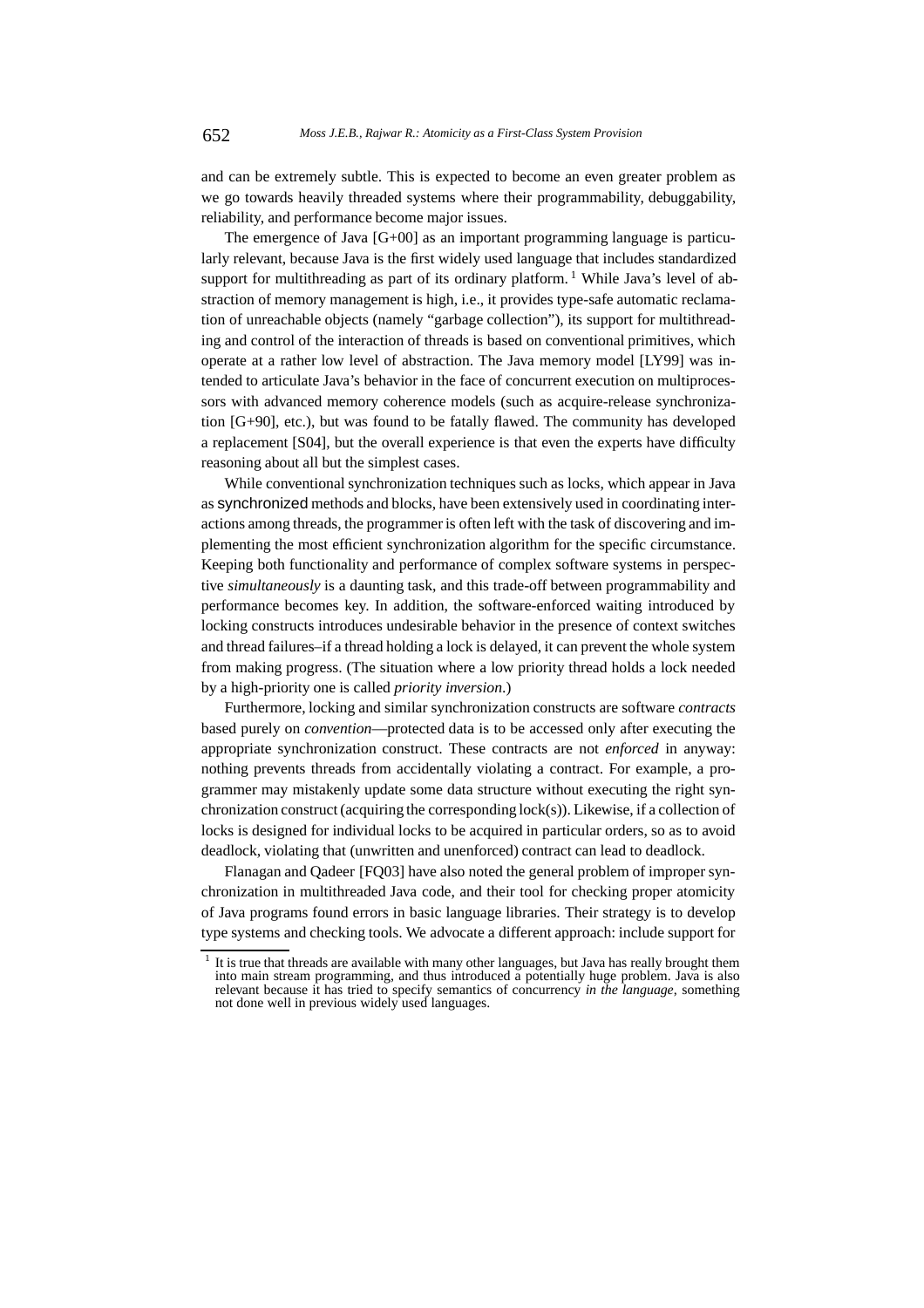atomicity in the hardware, run-time system, and programming language, so that it is easy to insure atomicity in programs.

### **1.1 The Challenge of Engineering Multithreaded Software**

The challenge in engineering multithreaded software can be summarized in the desire to obtain three properties *simultaneously*:

- 1. **Reliability:** Data should be accessed only under the appropriate contract, thus guaranteeing intended atomicity of access and update, and avoiding deadlocks. This has to do with *correctness* of the system.
- 2. **Performance:** The running system should use resources, particularly available processor cycles, effectively. Not only should we avoid priority inversions (which may also be a functionality or correctness issue), we should not unduly delay threads waiting to access data. The desire for performance tends to lead to systems with more, finer-grained, locks and more complex contracts concerning them.
- 3. **Programmability:** Constructing the system originally, and modifying and maintaining it afterwards, should not be overly expensive. System complexity and subtlety, such as caused by having many locks and complex unenforced contracts, dramatically reduces programmability. Most programmers today do not have the knowledge and skills to build and maintain multithreaded software effectively.

The present state of affairs is that we cannot achieve all three of these properties simultaneously, because a reliable *and* high performing design will tend to be complex. We argue that providing suitable, i.e., well designed and good performing, support for atomicity in the hardware, programming language, and operating system will enable future designs to achieve all three properties, essentially by making it easier to program multithreaded systems to be reliable and high performing.

### **2 Our Proposed Strategy: Atomic Actions, not Locks**

The essence of the strategy we propose is to raise the level of abstraction of support for concurrent (multithreaded) programming. Rather than having the hardware and runtime system offer a mechanistic primitive, namely locks, we envision direct support for *atomic actions*. Since we wish a well-engineered result, achieving all three of the goals of reliability, performance, and programmability, we can offer at the outset only a rough and provisional definition of exactly what constitutes an atomic action; the exact definition needs to emerge from the process of designing language and hardware features that achieve the goals. Here is a provisional definition of "atomic action", which we offer both from the software (programmer's) and hardware viewpoints: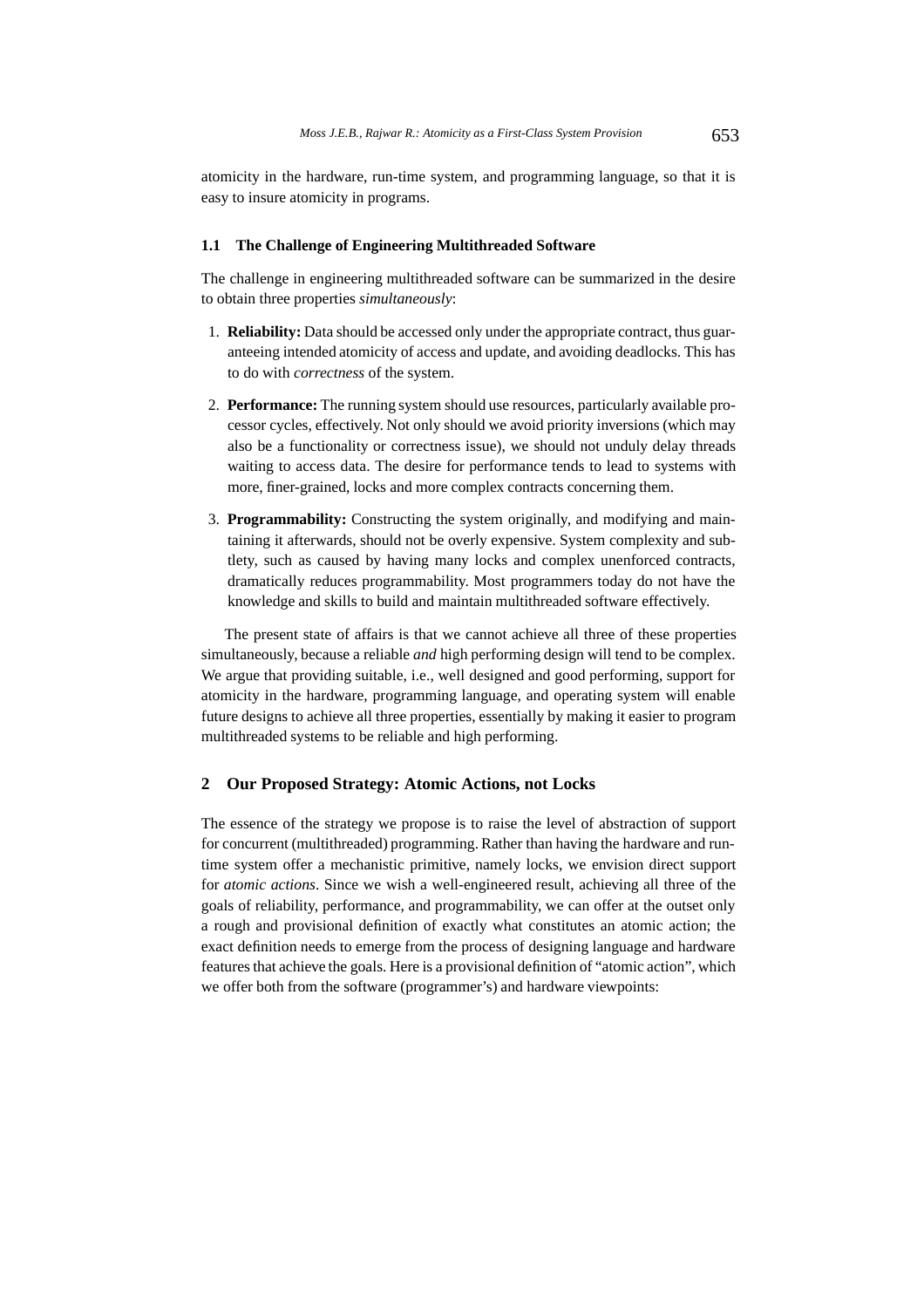- **Software View:** An atomic action is a (temporally) contiguous sequence of primitive actions in one thread that appears to execute as a whole (or not at all), and *as if* no other thread executes during the action. This is similar to the traditional notion of transaction from database systems  $[G+75]$ , though we are not necessarily insisting that the effects of an atomic action be durable across system failures of at least some kinds.
- **Hardware View:** An atomic action is a (temporally) contiguous sequence of memory reads and writes in one thread that appears to execute as a whole (or not at all), and *as if* no other thread executes during the action. This is similar to transactional memory [HM93] and related proposals, and ultimately relies on processor and cache rollback mechanisms and cache coherency protocols.

We make two primary claims here. First, that the hardware view can be offered by implementing relatively small enhancements to existing processor designs, caches, and cache coherency protocols. Thus, if there is sufficient motivation from the software side, hardware manufacturers might be persuaded to begin to offer this support. It is a good value added for incremental design effort.

Second, we claim that, given the hardware support, the software (programmer's) view can be achieved through incremental language and run-time system enhancements, and that the whole will support atomic actions with excellent performance and minimal additional cost.

# **3 The Software Role:** *Using* **Atomicity**

Using an atomicity construct with simple and clear semantics is attractive for reasoning about, and for writing, multithreaded programs because one may assume, and guarantee, stronger invariants. For example, consider a linked list data structure and two operations upon the list: insertion and deletion. Today, *the programmer* would have to ensure that the appropriate lock is acquired by any thread operating upon the linked list. However, an attractive approach would be to declare all operations upon the linked list as "atomic". How the atomicity is provided is abstracted out for the programmer, and the underlying system (hardware, software, or a combination) guarantees the contract of atomicity. The underlying system would also worry about the performance implications of such a guarantee. Decoupling performance from correctness, and abstracting out the machinery for achieving inter-thread coordination, by using an **atomic** construct provides more powerful tools for programmers. For one, they do not have to worry about the details of *providing* atomicity and can focus on ensuring application algorithm correctness.

The essence is that the programmer specifies the *what*, i.e., what must be atomic, and not the *how*, i.e., the implementation details.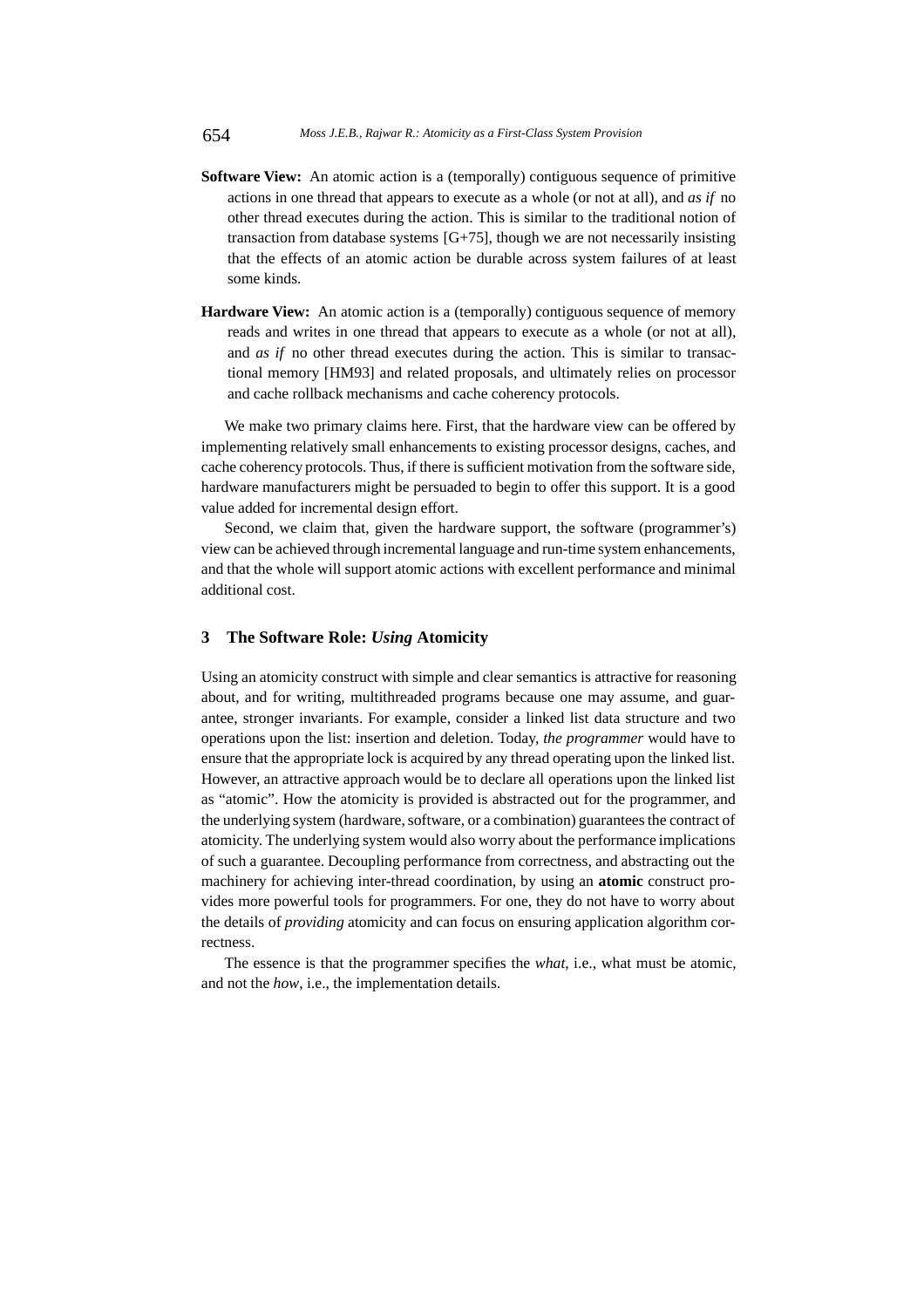### **4 The Hardware Role:** *Providing* **Atomicity**

The hardware notion of atomicity involves performing a sequence of memory operations atomically. The identification of the sequence is of course best left to the programmer/software layer. However, the provision and guarantee of atomicity comes primarily from the hardware. The core algorithm of atomically performing a sequence of memory operations involves obtaining the ownership of appropriate memory locations in hardware, performing temporary updates to the locations, and then instantaneously releasing these locations and making the updates permanent (meaning, committing them to memory, not necessarily durable to system failures). In the event of action failure, such as induced by some kinds of conflicts, any temporary updates are discarded, thus leaving all critical state consistent. (We can use the same strategy for transient hardware failures as well.) Hardware has become exceedingly proficient in executing operations optimistically and speculatively, performing updates temporarily, and then making them permanent instantaneously as appropriate.

#### **4.1 What Such Hardware Might Look Like**

The notion of speculatively updating memory and subsequently committing updates has been developed in the context of speculatively parallelizing sequential programs [K86, S+95], and in the context of explicitly parallel programs [S+93, HM93, RG01, RG02].

Transactional Memory [HM93] and The Oklahoma Update [S+93] were the initial proposals for employing such hardware support for developing lock-free programs where applications did not suffer from the drawbacks of locking, and were generalizations of the load-linked/store-conditional proposals  $[J+87]$ . <sup>2</sup> The Transactional Memory and Oklahoma Update proposals advocated a new programming model replacing locks. Recently Speculative Lock Elision [RG01] and also Transactional Lock Removal [RG02] have been proposed, where the hardware can dynamically identify and elide synchronization operations, and transparently execute lock-based critical sections as lock-free optimistic transactions while still providing the correct semantics. The hardware identifies, at run time, lock-protected critical sections in the program and executes these sections without acquiring the lock. The hardware mechanism maintains correct semantics of the program in the absence of locks by executing and committing all operations in the now lock-free critical section "atomically". Any updates performed during the critical section execution are locally buffered in processor caches. They are made visible to other threads instantaneously at the end of the critical section. By not acquiring locks, the hardware can extract inherent parallelism in the program independent of locking granularity.

 $\degree$  Of course these were preceded by a number of read-modify-write primitives, such as test-andset and compare-and-swap [IBM]. Load-linked/store-conditional has more the flavor of atomic actions, however, since it allows an arbitrary computation on the loaded value and separates the read and write parts of the atomic action.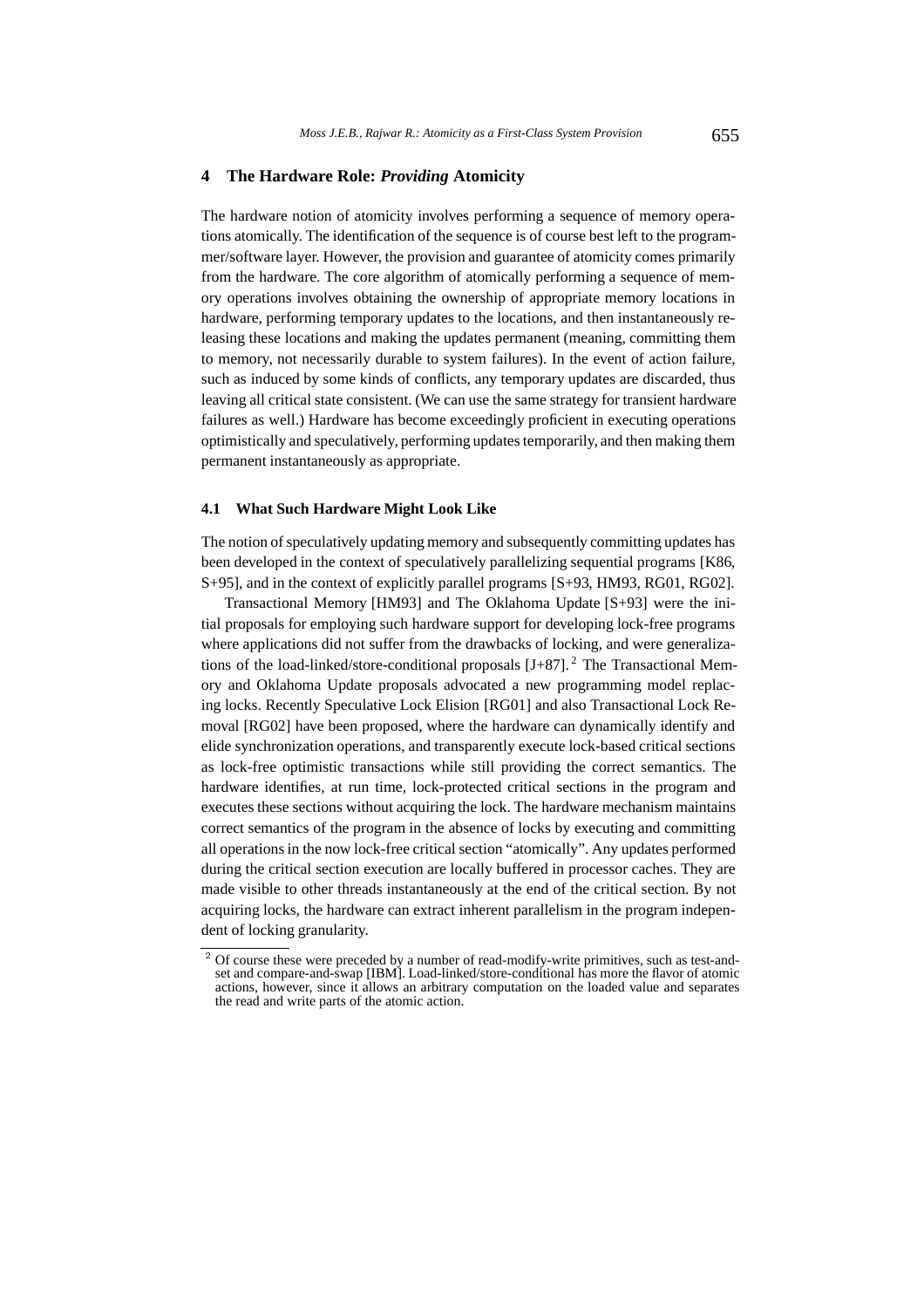While the mechanism sounds complex, much of the hardware required to implement it is already present in systems today. The ability to recover to an earlier point in an execution and re-execute is used in modern processors and can be performed very quickly. Caches retain local copies of memory blocks for fast access and thus can be used to buffer local updates. Cache coherence protocols allow threads to obtain cache blocks containing data in either shared state for reading or exclusive state for writing. They also have the ability to upgrade the cache block from a shared state to an exclusive state if the thread intends to write the block. The protocol also ensures all shared copies of a block are kept consistent. A write on a block by any processor is broadcast to other processors with cached copies of the block. Similarly, a processor with an exclusive copy of the block responds to any future requests from other processors for the block. The coherence protocols serve as a distributed conflict detection and resolution mechanism and can be viewed as a giant distributed conflict manager. Coherence protocols also provide the ability for processors to retain exclusive ownership of cache blocks for some time until the critical section completes. A deadlock avoidance protocol in hardware prevents various threads from deadlocking while accessing these various cache blocks.

The model just described assumes that a "processor" (a cache, actually) has only one thread of control executing at a time. Many modern processors support multiple simultaneous thread *in hardware*. In such a case, reads and writes buffered in a cache need to be associated with hardware threads, perhaps necessitating a thread id with each cache block. Similar mechanisms may be required to some extent anyway in order to implement atomic read-modify-write operations correctly, etc. The principles are similar, though one needs extra bits and a little extra hardware than without multithreading.

Thus it appears that the stage is well set for hardware to offer with low cost at least a simple high-performance atomic action construct.

#### **4.2 Benefits of the Hardware Atomic Action Construct**

The main benefits of this hardware atomic action construct include:

- **–** It eliminates the possibility of deadlock. (It pushes deadlock down to the hardware level, where we can use a priority scheme to guarantee success of at least one of a conflicting set of transactions.)
- **–** It eliminates problems of lock inversion, where a high priority task blocks on a lock held by a de-scheduled low priority task, etc.
- **–** It synchronizes directly on the conflicting data, whereas with locks one must know which locks to acquire in order to manipulate each shared datum.
- **–** It eliminates the overhead of the actual manipulation of the locks. Previous work has shown that in high-traffic, low-conflict situations this overhead is significant.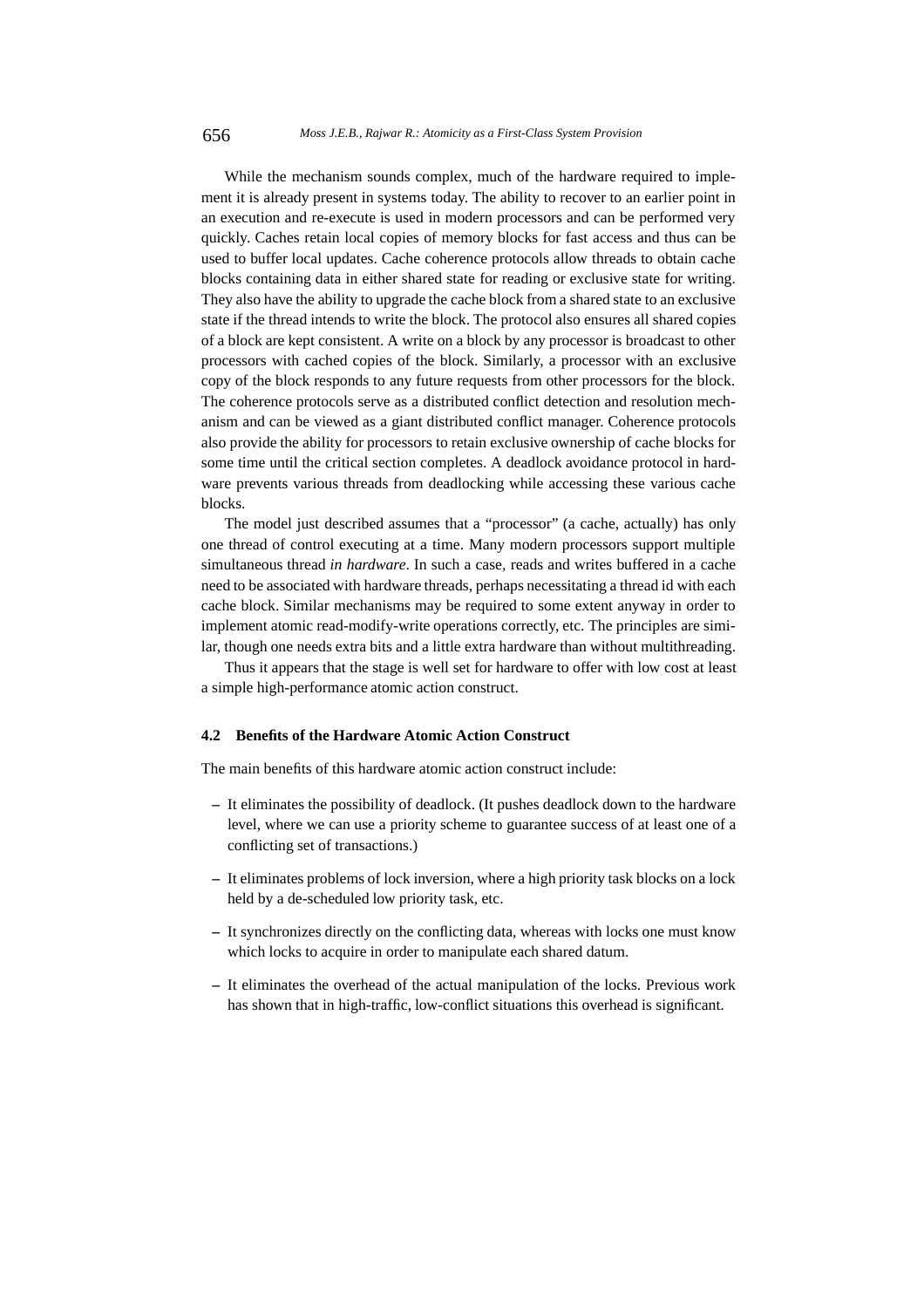- **–** It is as fine-grained as need be, boosting performance over the case of coarsegrained locks, and improving reliability compared with designing and using necessarily more complex arrangements of fine-grained locks.
- **–** It allows for more efficient communication of access/update and synchronization information between processors at the hardware level.

In sum, there are good reasons to pursue hardware support for atomicity on grounds not only of improved software engineering but also better performance.

### **5 What a Software Atomic Action Construct Might Look Like**

Recently Harris and Fraser [HF03] proposed a simple yet powerful language construct, offering the semantics of conditional critical regions.<sup>3</sup> Its form (in Java) is as follows:

```
atomic (p) \{ S \}
```
where *p* is an optional predicate (expression of type **boolean**) and *S* is a statement. It meaning is: execute *S* if *p* evaluates to true; the evaluation of both *p* and *S* is done as a single atomic unit with respect to other threads. If *p* evaluates to false, the executing thread needs to wait for some other thread to change some variable on which *p* depends (a fact which we can detect in hardware by noticing a conflicting access; we would then abort the evaluation of *p* that led to false and retry the whole construct).

This construct is slightly more sophisticated and flexible than a more basic one with the condition *p*, which we might write:

```
atomic \{S\}
```
We might be able to express the Harris and Fraser construct in terms of the more basic one if we are also given a primitive such as abort or retry, though mapping onto hardware detection of changes that might affect the value of *p* would be more difficult.

# **6 Open Questions**

Crucial work remains–both in hardware and software systems. The classic chickenand-egg problem persists. On the one hand, existing software-only implementations of atomicity and transactions for general use suffer from poor performance; on the other hand, no hardware systems today provide the notion of generalized atomic transactions. A major hurdle for hardware transactions remains in their specification. Importantly, what hardware transaction abstraction should be provided to the software? How is the limitation of finite hardware resources for temporarily buffering transactions handled? One strategy is to attempt to provide transactions of essentially unbounded size (though

<sup>&</sup>lt;sup>3</sup> See also Lomet's earlier work [L77].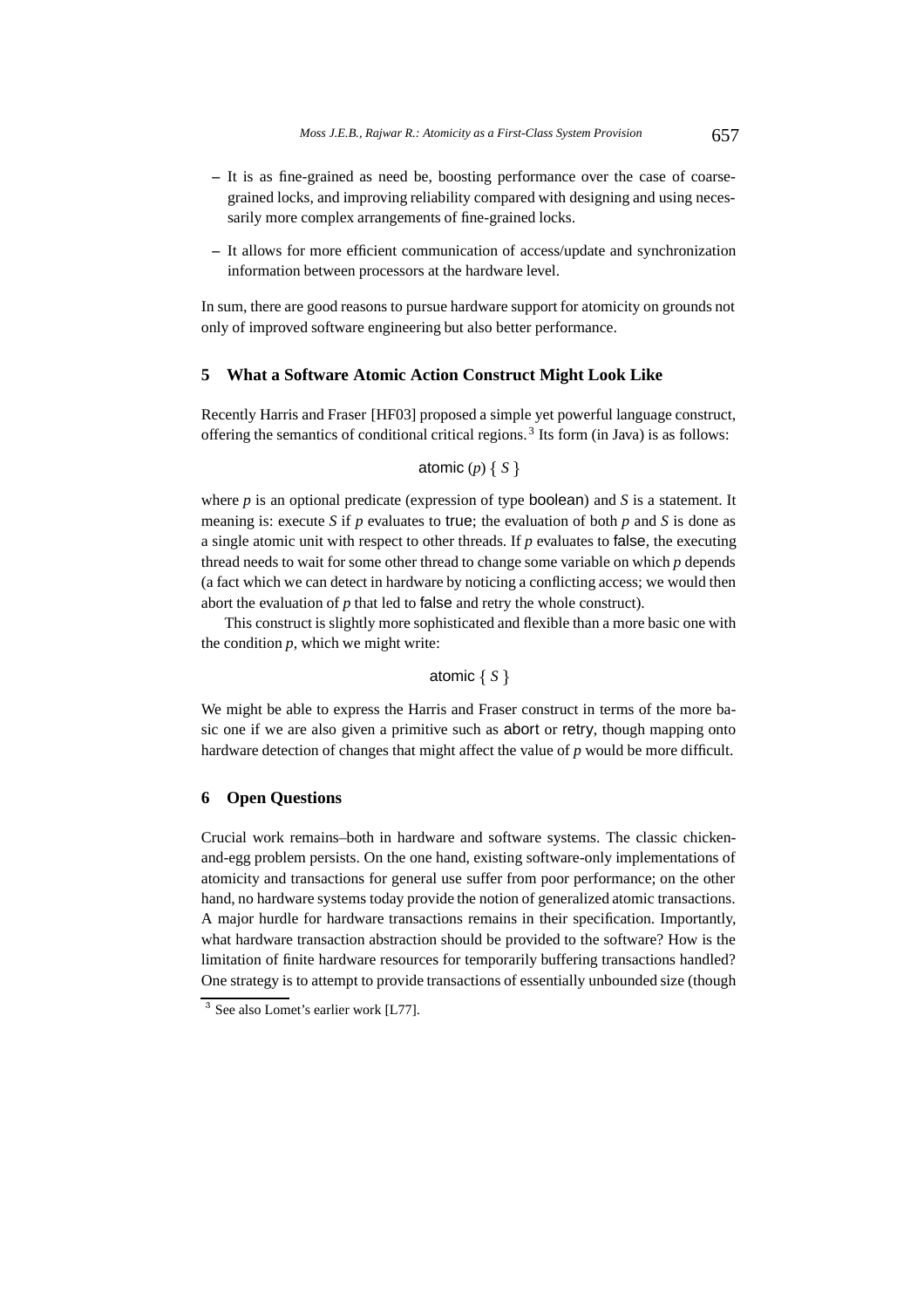large transactions might have large performance impacts). This would be nicest from the standpoint of software design, but still ultimately demands some way to structure software to provide good performance. Multi-level (open nested) transactions seem a fruitful direction. A tension will always exist between "power" users, who would prefer all possible flexibility available from the hardware, and users who would prefer a simple hardware abstraction where they do not worry about underlying implementations. These are some of the questions that must be addressed. However, much of the core mechanisms in hardware required for atomic transactions are well understood and have been proposed for numerous other reasons.

Likewise, the software area requires significant work. Harris and Fraser's construct may provide a good starting point, but one immediate issue is how to specify the semantics with enough adequate rigor (but in a way that programmers and language implementors can use effectively). At least from the formal methods community perspective, specifying a concise formal description of the above constructs as a semantic inference rule in the operational semantics style affords one approach—though the semantics would benefit consideration from a variety of formal perspectives.

A first pass at an operational semantics definition is:

$$
s[p(s', true) \wedge s'[S]s'' \vdash s[\text{atomic }(p) \{ S \}]s''
$$

In English: If we start in state  $s$  and the guard predicate  $p$  evaluates to true, then we make the atomic state transition that evaluates *p* followed by *S*. No other other process will be able to observe or affect the intermediate state  $s'$  or any other intermediate state. Note that no transition occurs if *p* evaluates to false

Looking forward, we suggest language designs will need to go beyond such simple constructs. Some of the issues designs might want to handle include:

- **–** Connecting with durability somehow, perhaps through providing special durable memory regions.
- **–** Expressing relative ordering constraints (or lack thereof) for transactions issued conceptually concurrently (e.g., iterations of counted loops, as typical of scientific programs operating on numerical arrays).
- **–** Supporting (closed) nesting (in the style of Moss's nested transactions [M85]) and the bounded rollback that it implies on failure.
- **–** Supporting *open* nesting [WS92] (also called *multi-level transactions*), where commitment of a nested transaction releases basic resources (e.g., cache lines) but implies retention of semantic locks and building a list of undo routines to invoke if the higher level transaction fails. This process of undoing a committed nested open transaction is often called *compensation*.
- **–** Providing for lists of actions to perform only if the top-level enclosing transaction commits.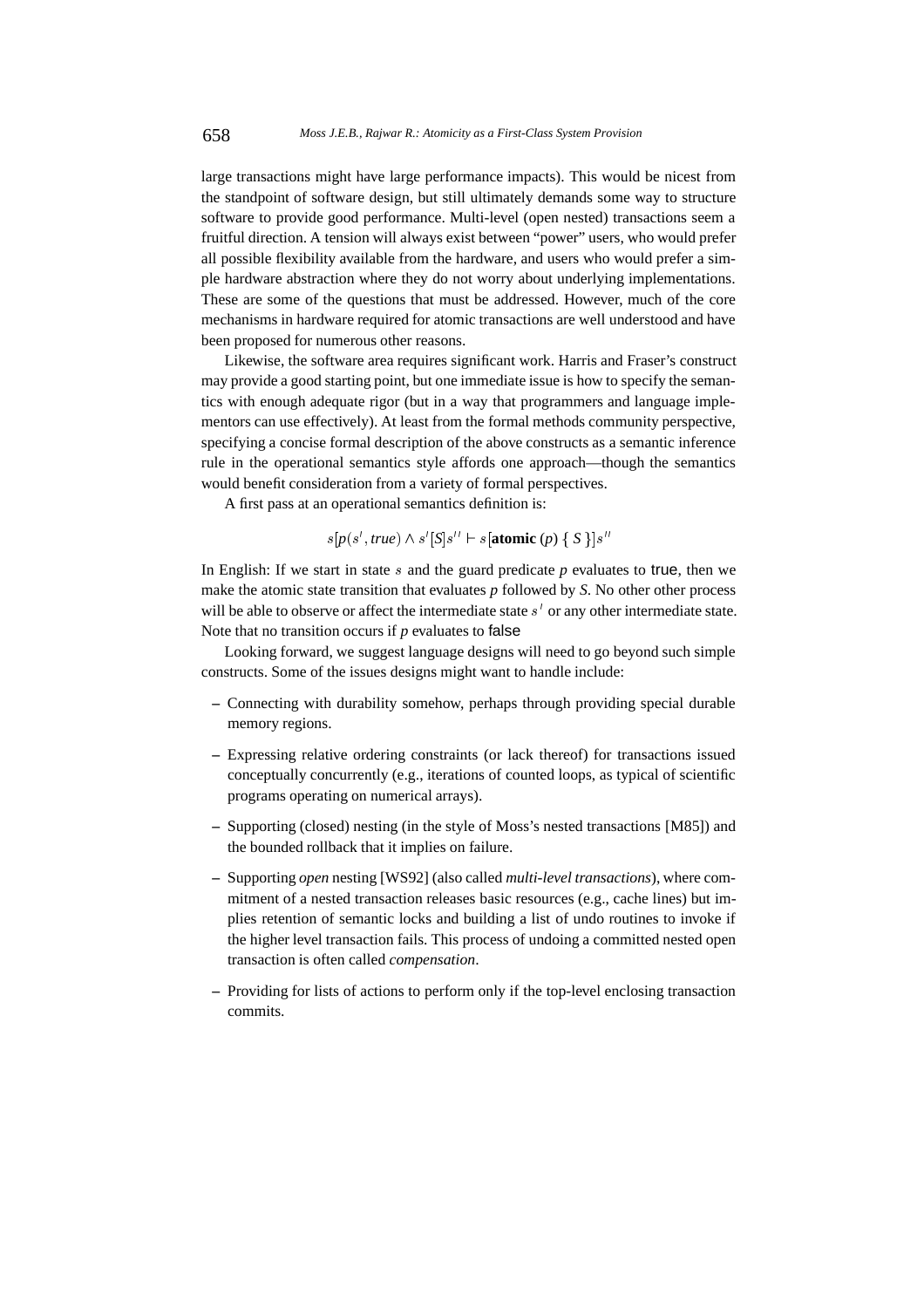- **–** Supporting the leap-frogging style of locking along a path one is accessing in a data structure. (In a singly-linked list, one holds locks on elements  $i$  and  $i + 1$ . To move down the list, one acquires a lock on  $i + 2$  and releases the lock on i.) Essentially this requires means to release specific previously acquired items.
- **–** More general split-join transaction semantics.
- **–** More general save-points for rolling back.

Some of these features may require more functionality from the hardware. For example, it would appear that leap-frog style locking requires managing more than one set of accessed cache lines, so the hardware may need to include the notion of a *transaction id* and the ability to commit/abort a transaction, given its id, independently of other ongoing transactions, etc.

# **7 Atomicity as a First Class System Provision**

The important challenges of language and software systems support for such transactions and their interactions with the underlying atomic hardware transactions requires a coordinated inter-disciplinary research effort. We believe future software systems should use transactions for improving their reliability and programmability, and hardware mechanisms such as atomic transactions should provide the common-case performance for such software systems. The uncommon case might be handled using a slower software interface, thus guaranteeing transaction properties in all cases. This decoupling of performance and programmability holds the key to future reliable high-performance systems [RG03].

# **References**

- [D04] Dagstuhl Seminar 04181. Atomicity in System Design and Execution. organized by C. Jones, D. Lomet, A. Romanovsky, G. Weikum, http://www.dagstuhl.de/04181/
- [FQ03] Cormac Flanagan and Shaz Qadeer. A Type and Effect System for Atomicity. In *Proceedings of the ACM SIGPLAN 2003 Conference on Programming Language Design and Implementation (PLDI 2003)*, pages 338–349, San Diego, CA, May 2003. ACM SIGPLAN, ACM Press.
- [G+90] K. Gharachorloo, et al. Memory consistency and event ordering in scalable sharedmemory multiprocessors. In *Proceedings of the 17th International Symposium on Computer Architecture*, pages 15–26, 1990.
- [G+00] James Gosling, Bill Joy, Guy Steele, and Gilad Bracha. The Java language specification, second edition. Addison-Wesley, 2000.
- [G+75] Jim Gray, Raymond A. Lorie, Gianfranco R. Putzolu, and Irving L. Traiger. Granularity of Locks in a Large Shared Data Base. In *Proceedings of the International Conference on Very Large Data Bases*, pages 428–452, 1975.
- [HF03] Tim Harris and Keir Fraser. Language support for lightweight transactions. In *Proceedings of the 2003 ACM International Conference on Object-Oriented Programming Systems, Languages, and Applications (OOPSLA 2003)*, Anaheim, CA, October 2003. ACM SIGPLAN, ACM Press.